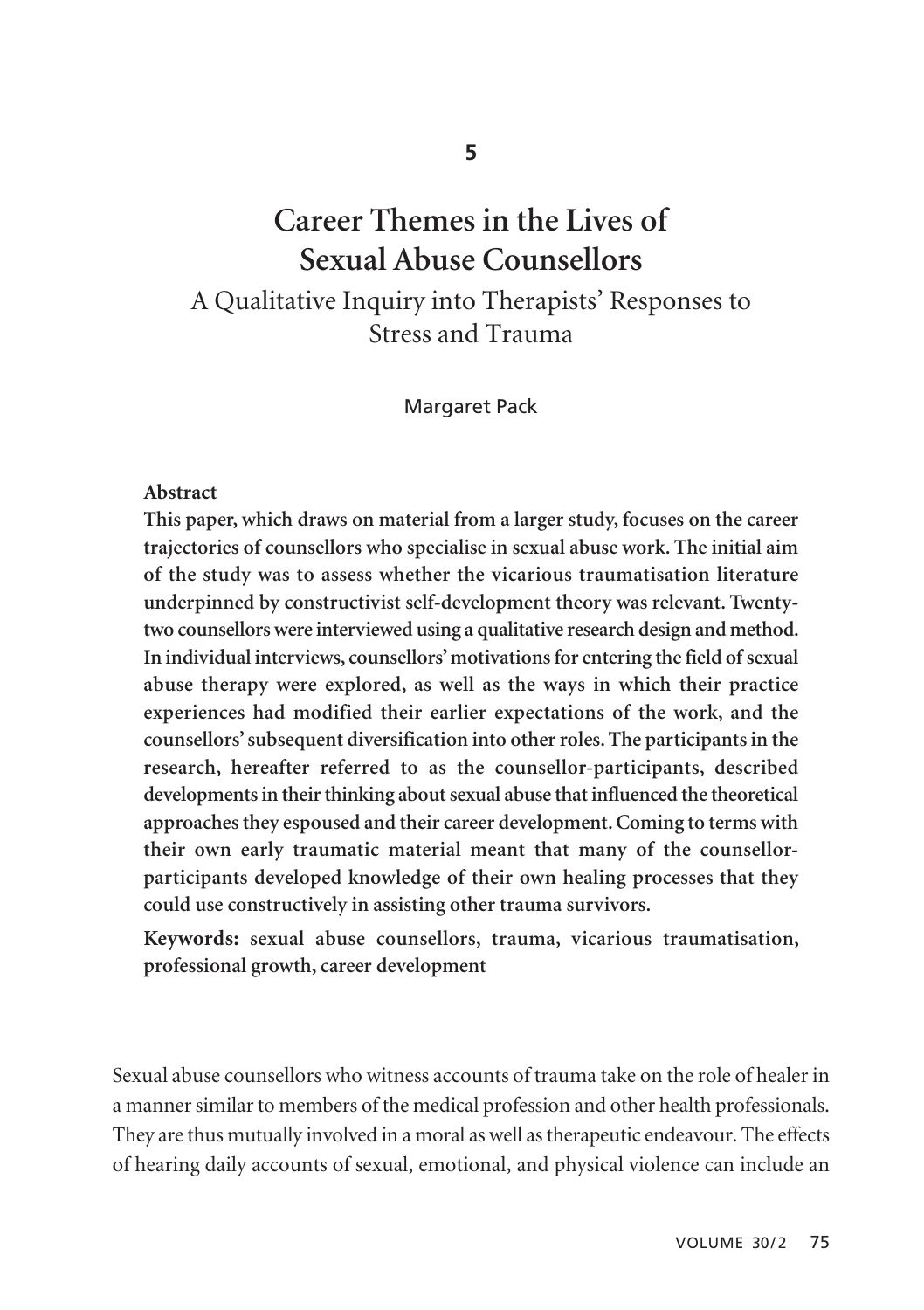erosion of trust and esteem of others, as well as disruptions to helping professionals' own sense of the world as a safe place (Cunningham, 2003). These shifts in belief and worldview have been connected to the experience of working intensively with trauma disclosures, and more specifically, with work involving interpersonal violence (Huffam, 1999; Moulden & Firestone, 2007). When one's initial training is challenged by the dayto-day experience of working with sexual assault survivors, existing frameworks or foundations for practice can seem not to "fit," and as a consequence practitioners may experience a sense of disjuncture out of which they can find themselves practising in unknown territory or "liminal spaces" (Myerhoff, 1982). Within such transitional zones, a search for alternative theories and lifestyles is generated in an attempt to make meaning of experience.

# **Liminality**

Liminality is a term used to describe the gap between the known and the unknown, where meaning is attached to experience and in which creative change occurs. Cultural anthropologist Barbara Myerhoff's classic work *Number Our Days*(1982), building on the earlier work of cultural anthropologist Victor Turner, used the concept of "liminal space" to depict the process of adjustment experienced by migrants entering into a new culture who meet, subsequently and regularly, to share narratives of the "old country." When self and other interact in such spaces, new life-enhancing narratives and meanings are created (Myerhoff, 1982). Liminal spaces also exist when practitioners move to a new field of practice and are challenged to evolve their unique styles and ways of working with complex issues, paralleling this movement from one professional culture to another (Pack, 2004, 2007, 2009).

Within such discursive spaces, practitioners experience an immersion in the unknown that is akin to the "creative void" or "impasse" in psychotherapy. Out of this void, creative strategies and solutions to challenges are actively evolved through interaction between the self and the practice environment, and through professional associations (Pack, 2004, 2007, 2009). Therefore, liminal spaces are seen conceptually as transitional zones that exist between the known and the unknown, where belief structures are challenged and a search for meaning is evoked. Aligning with the vicarious traumatisation framework (Pearlman & Saakvitne, 1995) out of their search for alternatives, new meaning becomes attached to experience. This challenge, and the search evoked by this process, sits at the interface between the personal and professional aspects of a counsellor's worldview and experiences. Therapy itself represents a liminal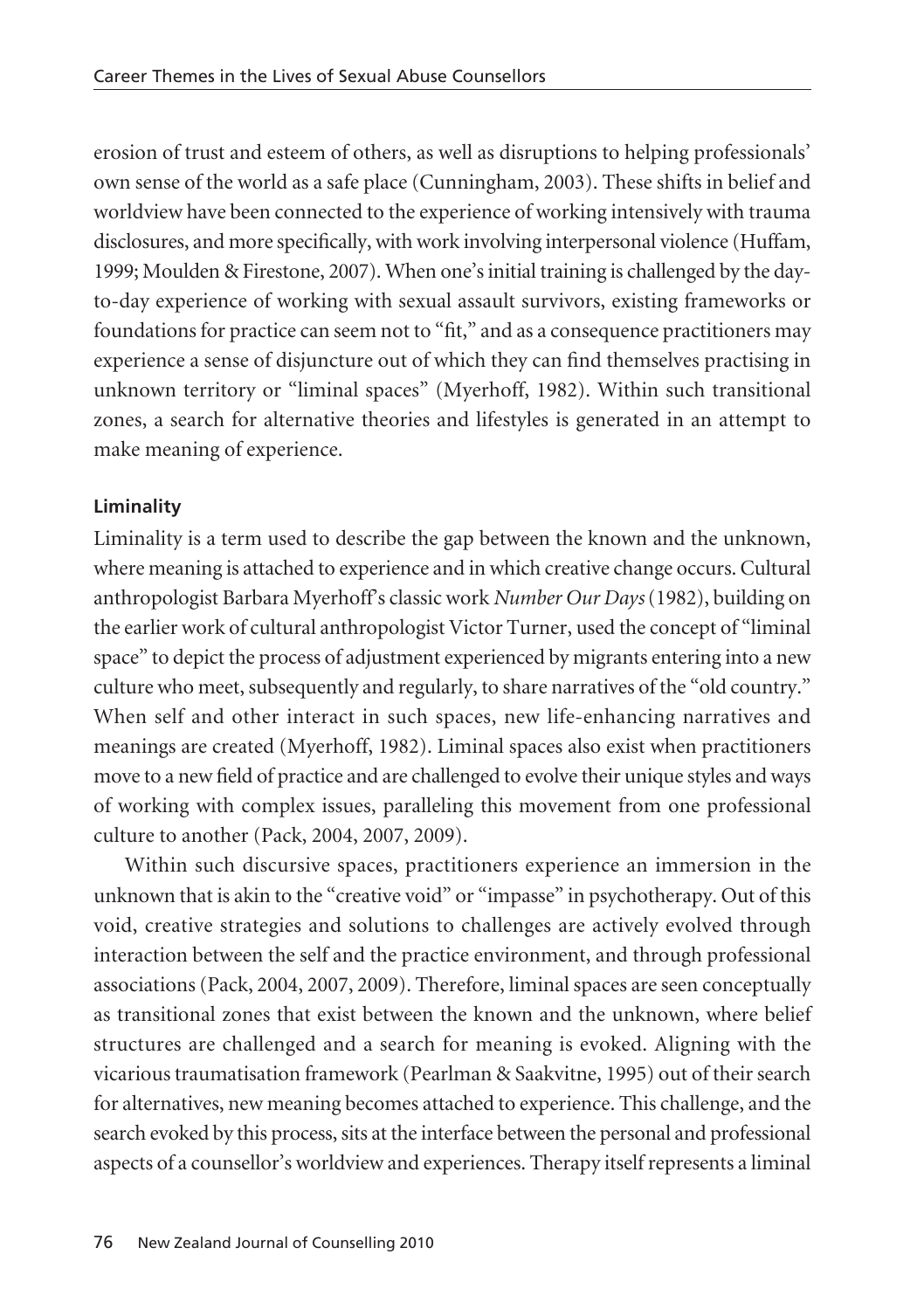zone of "betwixt and between" in which personal dilemmas and experiences can be deliberated upon. Experimentation with new strategies and ways of being can be evolved and tested for relevance in personal therapy, peer review, and clinical supervision in cycles of action and reflection.

Regardless of whether or not a practitioner is new to a field, however, one could argue that being confronted with trauma itself offers an opportunity to step into the unknown. In the process, empathetic engagement with traumatic disclosures from clients evokes a practitioner's own traumatic experiences in life. While this occurrence is challenging, such experiences provide opportunities to interact in liminal spaces to reflect on one's life and career development.

In this state of liminality, Herman's (1992) notion of "witnessing" as a political act fitted the experiences of the counsellor-participants interviewed for this research more closely than did the psychodynamic discourse in which much of their initial training was grounded. To understand this search for meaning, the founding work of Pearlman and her colleagues on vicarious traumatisation was used to see if this was relevant to understanding the counsellor-participants' experiences as a starting point.

#### **Vicarious traumatisation**

Vicarious traumatisation is a process that occurs when psychotherapists' sense of self and worldview are negatively transformed through empathetic engagement with traumatic disclosures from clients (Pearlman & Saakvitne, 1995). The effects are considered to be cumulative, permanent, and irreversible. The basic premise of "cognitive self-development theory" underpinning the concept of vicarious traumatisation is that individuals "construct their own personal realities through the development of complex cognitive structures which are used to interpret events" (McCann & Pearlman, 1990, p. 137). Self-constructivist development theory explores the effects of exposure to trauma on five fundamental psychological needs: safety, dependency, trust, esteem, and intimacy. In later writings, "frame of reference," "independence," and "imagery systems of memory" were added to this list of five (Pearlman, 1997; Pearlman & MacIan, 1995; Pearlman & Saakvitne, 1995). The hypothesis of constructivist self-development theory is that the therapists' cognitive constructs relating to these "fundamental needs" will be altered, often permanently, by continued involvement with traumatic material. These ideas are congruent with those of Dutton (1992), who discussed some of the common changes in belief that therapists routinely encounter when working with domestic violence survivors. Huffam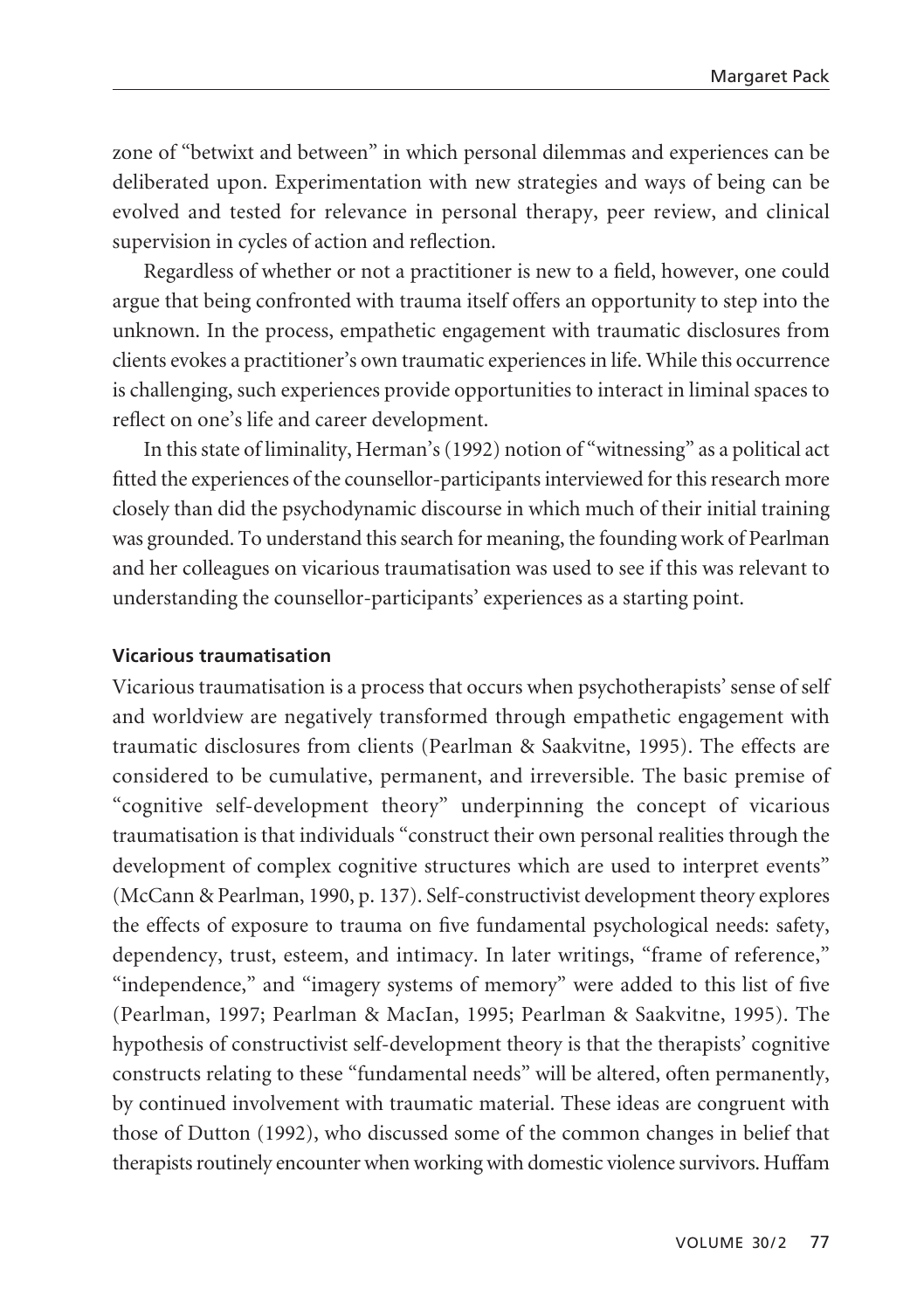(1999) and Moulden and Firestone (2007) discussed vicarious traumatisation in relation to the impact of work with sexual offenders.

The negative orientation of the vicarious traumatisation framework has been challenged more recently as it has been discovered that, over time, sexual abuse counsellors evolve ways of being that are protective of their personal well-being and professional effectiveness. For example, previous research had suggested that psychotherapists' effectiveness in working with survivors of sexual abuse is dependent on the quality of personal and professional support they access (Rasmussen, 2005; Sabin-Farrell & Turpin, 2003; Steed & Downing, 1998). Guided by Pearlman and Saakvitne's (1995) original framework of constructivist development theory, intimacy, esteem of self and other, safety, worldview, and cognitive structures were identified as areas potentially affected by engagement with traumatic disclosures. It was the impact in these areas that originally motivated this research.

#### **Research aims**

The aim of this research was to investigate whether the vicarious traumatisation framework was meaningful for counsellors registered to undertake therapy with sexual abuse survivors. Due to the wide availability of public funding at the time for counselling for sexual abuse assault survivors, an increasing range of counselling professionals, including clinical psychologists, psychotherapists, and social workers, had chosen to register to provide this specialised service nationally. A further aim of the research was to explore the possible connection between the original motivation(s) for becoming a sexual abuse therapist and the ways in which counsellors maintained their effectiveness for continuing practice in the role.

One hypothesis was that with increasing experience of working in the field of sexual abuse therapy, counsellors would have developed a greater awareness of their own potential for vicarious traumatisation, and the possible ways in which their own biographies and life events might influence this potential (Pearlman & Saakvitne, 1995). In addition, I hypothesised that through this awareness, counsellors may have developed their own strategies for dealing creatively with vicarious traumatisation to determine what ameliorated it. Permission to undertake the research was sought and obtained from the Humanities and Social Sciences Research Ethics Committee of Victoria University of Wellington.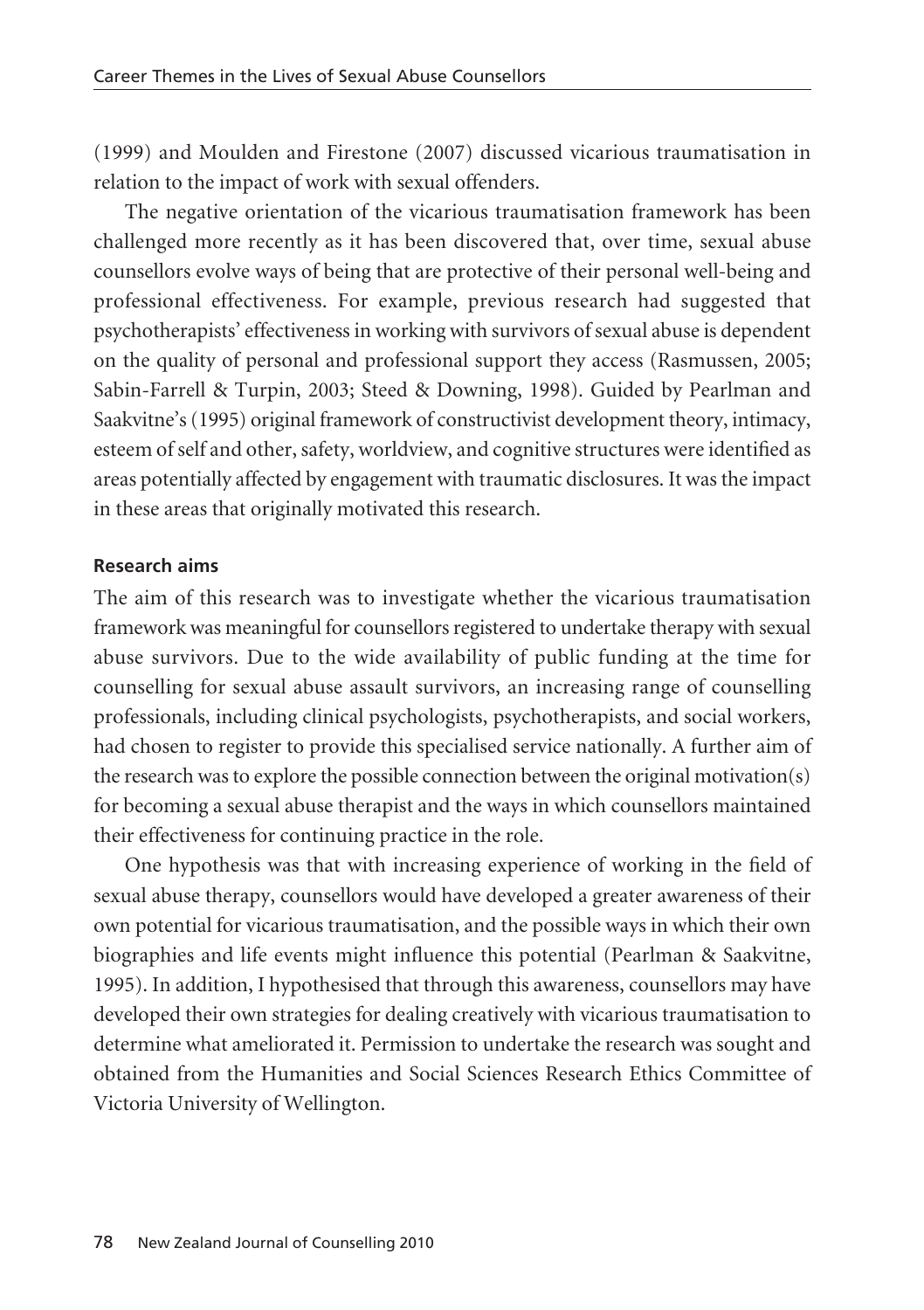### **Research method**

### *Sampling*

The participants in this research were selected using a strategic, purposive sample of 22 counsellors who were registered Accident Compensation Corporation (ACC) trauma therapists. Every third counsellor listed in the ACC Register of Approved Counsellors was systematically selected and then approached to ascertain if they would be interested in participating in the research. The sampling frame became more strategic after the first ten counsellors were selected, to ensure that counsellors with a range of professional backgrounds, genders, and cultures were represented including, for example, male counsellors, counsellors who worked with children, counsellors who worked with perpetrators of abuse, and counsellors who specialised in working with Mäori or Pacific clients. Three counsellors initially agreed but later declined to be interviewed due to the constraints of time or personal circumstances.

### *The interview process*

Prior to being interviewed, each counsellor was sent a copy of McCann and Pearlman's (1990) foundational article on vicarious traumatisation which established the framework using constructivist self-development theory. During in-depth individual interviews, I asked the counsellor-participants why they had decided to become sexual abuse counsellors initially, in order to frame the broader findings of how they continued to practise effectively in this challenging field. I also asked whether the article by McCann and Pearlman resonated with their own experiences.

### *The focus group*

A focus group of four counsellors met monthly with me as researcher. In addition, three counselling advisors participated in the project to provide individual feedback as experts in the field. The focus group and counselling advisors were drawn from the researcher's own professional networks. The counselling advisors were nationally recognised for their individual contributions to the field of trauma counselling in New Zealand. They therefore acted as consultants to the project and the focus group As each person in the focus group and each of the advisors became interested in participating in the individual interviews, I included their individual as well as collective contributions to guide the direction of the research. The counselling advisors and the focus group provided a "sounding board" for each phase of the research by commenting on the emerging themes from the literature review, fieldwork, and data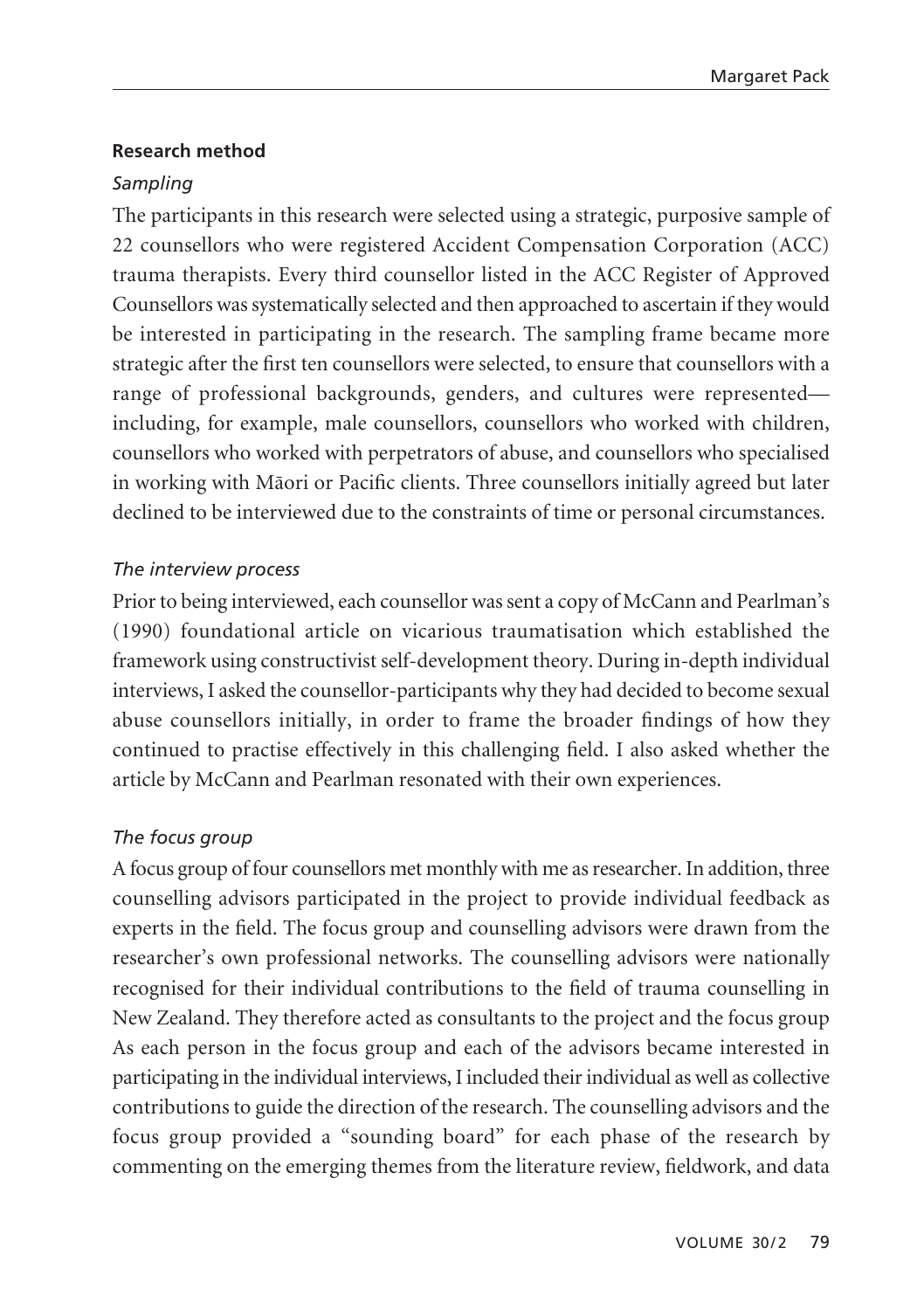analysis. These comments were summarised, acknowledged as a contribution by the focus group or an advisor (anonymously), and included as an integral part of each section of the final report.

## **Writing from reflection**

A central dilemma of this research involved the question of how to write richly about the participants' experiences in order to retain their individual voices alongside the central themes that emerged, while avoiding identifying them. The participants gave me permission to share their narratives in the hope that they would illuminate a "common" experience from which others might learn. To distinguish between the counsellor-participants' individual voices, I asked each to nominate a pseudonym to be used with the presentation of their contributions.

The involvement of the focus group and the counselling advisors as individuals in ongoing reflection and feedback at each stage of the research process was one way of accomplishing the aim of gathering rich data. I provided the members of the focus group and the advisors with a summary of emerging themes at each stage as I kept notes on each focus group meeting. The discussions I initiated amongst the counsellorparticipants, advisors, and the focus group constituted the research into vicarious traumatisation through their critical-reflective process. Through discussing their own experiences of vicarious traumatisation and specific practice dilemmas, their combined practice wisdom provided insights that I used to formulate my own original theories about the counsellor-participants' awareness of vicarious traumatisation and their development of strategies to ameliorate it over time with their increasing professional experience. I then fed these back to the group and to the advisors for further comment and insights.

### **Data analysis**

As the interviews were conducted and patterns began to be discerned, these were discussed with the focus group. The insights of the focus group members shaped my efforts and influenced the direction in which the analysis moved.

Broadly, thematic analysis was applied to the data from the interviews. Braun and Clarke (2006) defined "theme" in thematic analysis as "a patterned response or meaning within a data set" that "theorizes language as constitutive of meaning and meaning as social" (pp. 79–81). Thus, themes and stories within the data were sought, using the theoretical orientation of the vicarious traumatisation literature. I explored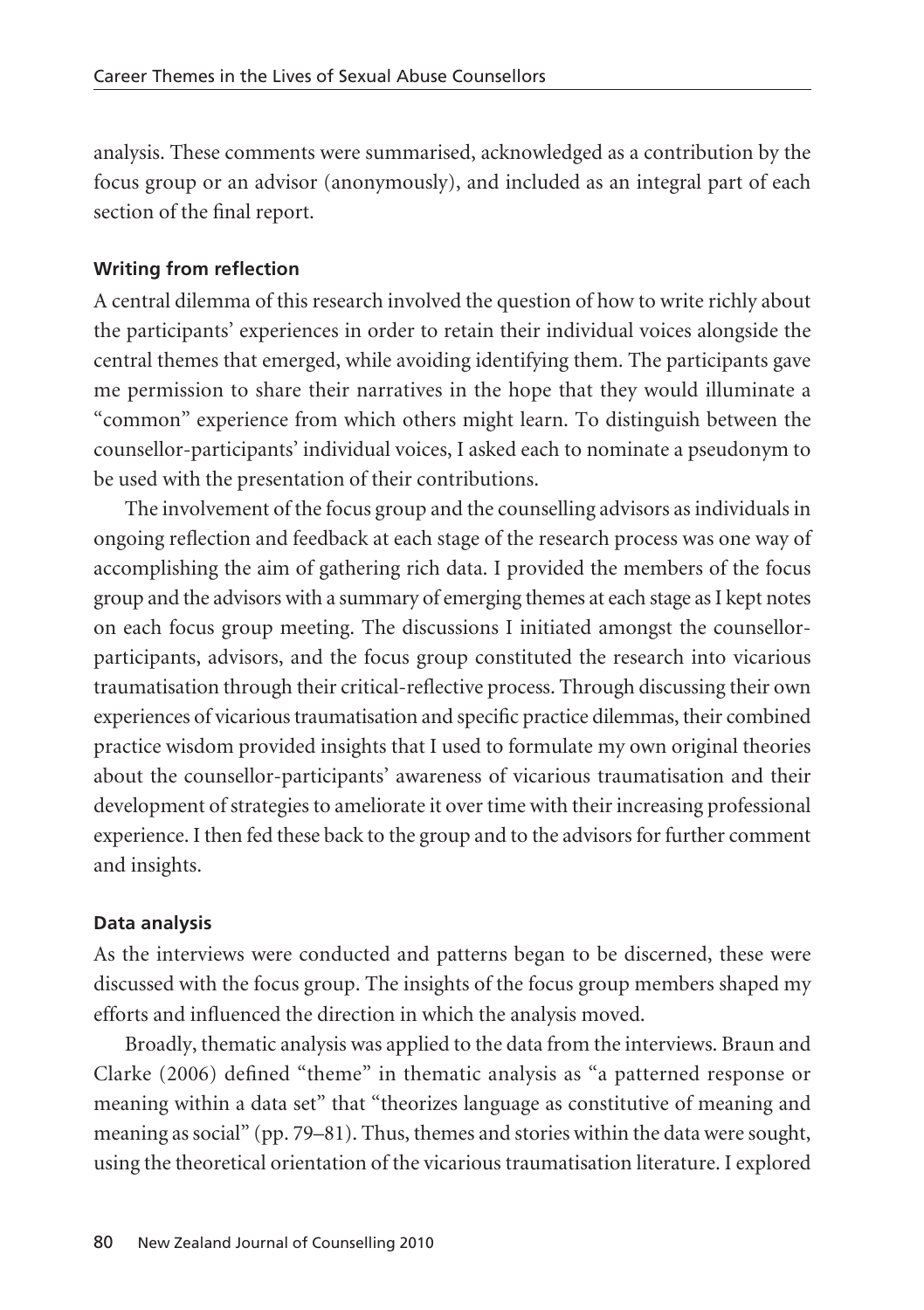the discourses that the counsellor-participants developed themselves, drawing from their own examples illustrating their practice wisdom. My reading of critical-reflective approaches to social work practice research suggested the fruitfulness this line of inquiry (Fook, 1996; Fook & Gardner, 2007; Fook, Ryan, & Hawkins, 2000; Napier & Fook, 2001).

Napier and Fook (2001) had earlier interviewed social workers about defining moments in their practice. They discovered that while involving participants in an extended reflection on their most difficult practice scenarios, the participants came to view these practice experiences more positively. In a similar way, a critical incident approach asks participants about practice experiences that were interpreted as difficult at the time and then allows perceptions of the work to be examined (Lewis, 2008). As I was interested in the impact of these experiences on the counsellors' career trajectories and life course, the vicarious traumatisation literature provided an entry point to this discussion. I hypothesised that the intensity of the emotional impact of working with sexual abuse disclosures over time would explain the development of strategies that served to protect practitioners from the nature of the work.

#### **Results**

Five main themes were identified from the interviews. First, the motivations of counsellors for entering the field were based in family and personal biographies of trauma. Second, experiences of successful personal therapy informed clinical experiences. Counsellors actively developed their own strategies that continued to guide their therapeutic work with clients throughout their careers. Third, immersion in sexual abuse work in the early 1980s meant that the counsellors were "trail blazers" in the field, creating their own theories about sexual abuse recovery to assist clients effectively in the absence of established theory at that time. Fourth, once the participants were established as expert practitioners in the field, personal and professional beliefs and theories were refined by practice wisdom, peer and supervisor support, and personal therapy. In this process, personal beliefs changed as different things came to matter, such as quality of life, relationship and spirituality. Fifth, a movement into alternative lifestyles and careers occurred while counsellors practised in the field of sexual abuse therapy over a number of years.

I discovered that over the length of their careers, spanning some five to 30 years, these sexual abuse therapists developed strategies for understanding their clients' trauma by reflecting on their own healing from traumatic events as well as from their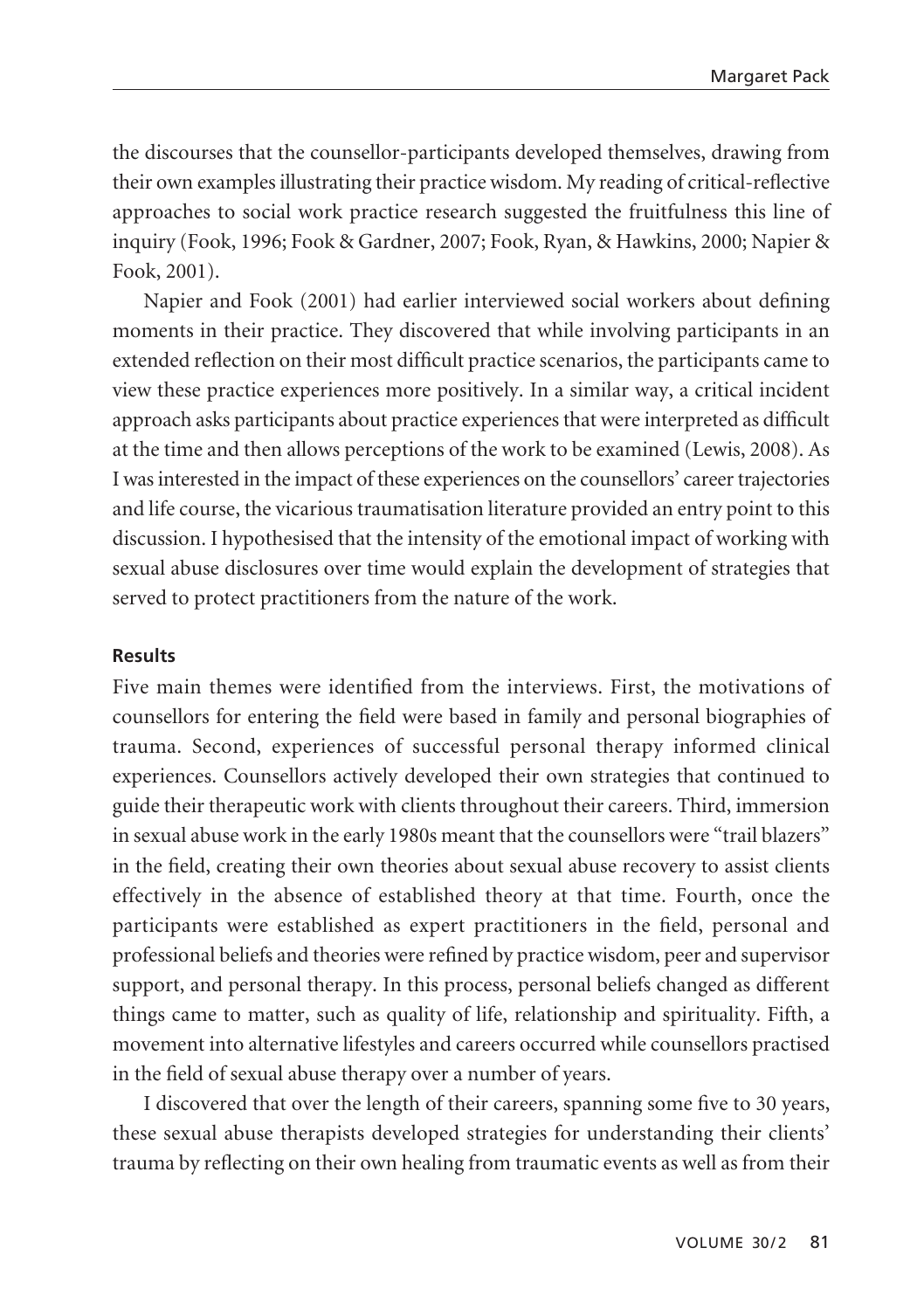experiences of working with clients who had been sexually abused. These integrated insights were drawn upon as a resource to guide therapeutic processes and assist in maintaining their own resilience and their on-the-job effectiveness. This awareness enabled them to continue to practise with sexually abused clients and to cope with disclosures that were "hard to hear" as they integrated experiences from their earlier careers and from personal therapy, as well as insights from practice.

# *Initial motivations: A call to service?*

The counsellor-participants had worked in a range of occupations prior to entering the field of counselling and psychotherapy. Three had trained as ministers of religion before becoming counsellors. Other occupations given included cook, talk-back host, soldier, clerk, bus driver, ambassador/public relations consultant, nurse, accountant, teacher/adult educator, and secretary. With additional training, the group had become social workers, counsellors, psychologists, and psychotherapists, reflecting the composition of the professions registered as trauma counsellors. Only three of the participants were men, reflecting the predominance of female therapists in the ACC Register of Approved Counsellors, which forms the largest register of trauma-related specialist counsellors in New Zealand. Once trained, the professional divisions among counsellor-participants seemed less relevant as working in the field of sexual abuse/trauma established a connection among colleagues. I will therefore use the terms counsellor and therapist interchangeably, as these terms are the generic categories for the groups working with sexual abuse survivors. A common scenario was for a social worker, general counsellor or psychologist to train subsequently to become a psychotherapist. Therefore, it seems artificial to impose one professional label when membership in more than one professional grouping applied.

# *Later career progression*

A theme for the counsellor-participants was a gradual progression into sexual abuse counselling. For the majority of those interviewed, after gaining some insight into the inadequacies of their existing work or lifestyle, in addition to some personal experience of trauma and recovery from trauma, different personal and career priorities emerged in their lives. Some had entered counselling and moved into managerial, supervisory, and training roles. Four participants had published as a way of bringing their experience of particular issues they had encountered during their years of clinical practice into broader public awareness.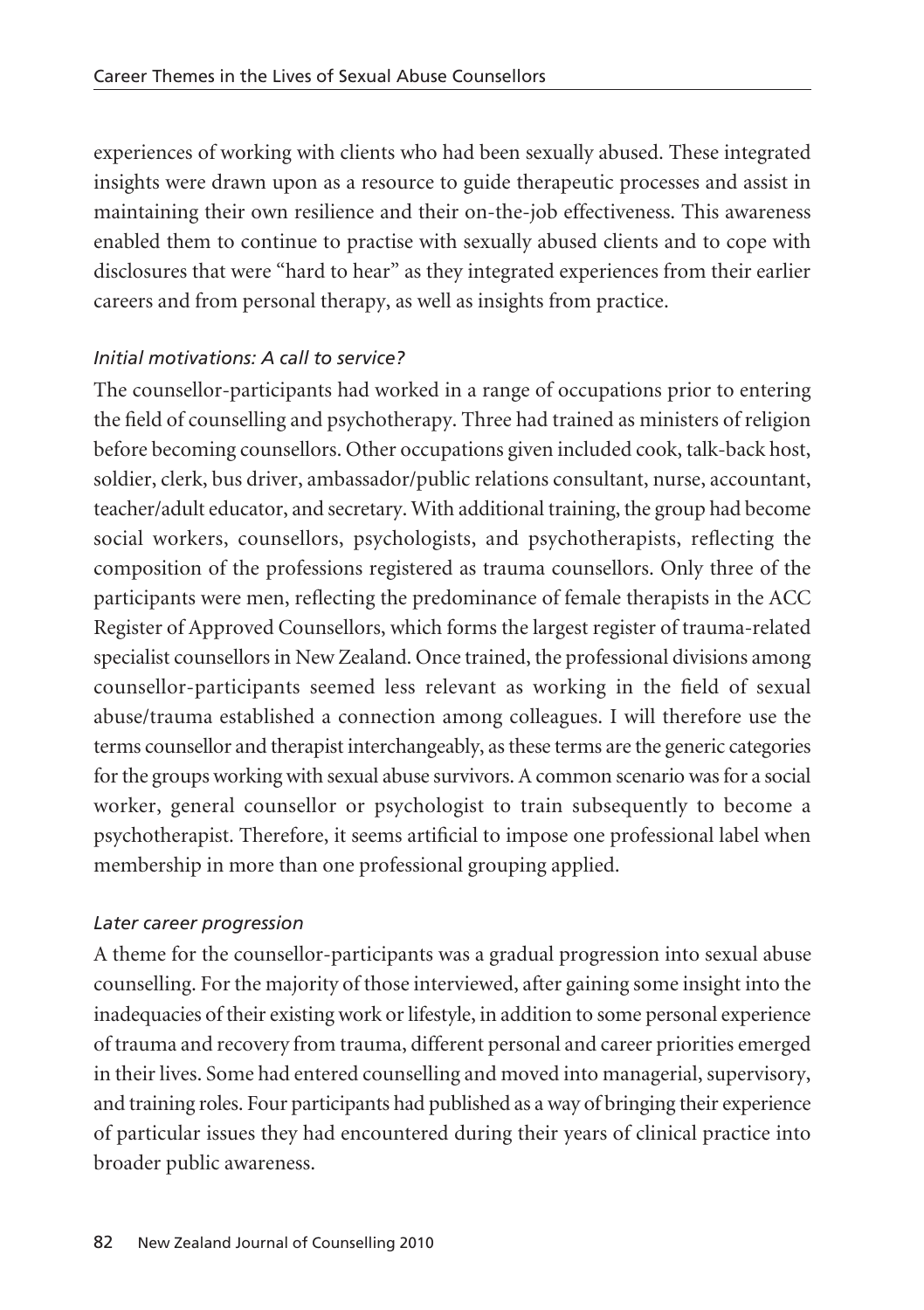The participants' initial motivation for becoming counsellors was to be helpful to clients in some way. Looking back on their careers with the advantage of hindsight, they often recognised and acknowledged an unconscious motivation to work through some residual personal or family-of-origin issues that had not been dealt with previously. These included family issues in which the counsellor had played a helping role within their family of origin which was later professionalised; a variety of traumatic experiences that they had survived and which they now wished to assist others through; and the development and expression of various humanitarian and altruistic values. Hayley (her chosen pseudonym), one of the counsellor-participants, discussed the connections between her personal philosophy and her own personal experiences of trauma, and the ways in which these related to her decision to train as a social worker and, later, to become a sexual abuse counsellor.

*I think about wider social issues: about injustices between men and women there. I have strong feelings about equity and justice; that's why I work in the field that I do. And I think that this inequality is reflected in a nuclear family as well. So I think that people's histories have a huge impact on why things happen…*

*So for me, too, like my individual experience of abuse early on, I'm sure, is one of the reasons for getting into the area. I have been involved in this sense. As well I feel that people have a higher chance of resolving issues for themselves if they have the right kind of input. So I guess I have greater faith in people's abilities to change and develop if they are enthusiastic about being part of the counselling process. That involvement in counselling others had been a good thing for me.*

### *Family and personal experiences*

The counsellor-participants who specialised as therapists in middle age often felt a sense of calling or mission as they matured in their professional experiences. For the two selfidentified Mäori counsellors interviewed, the counselling role was one that their whänau had seen them assuming, as they were part of a lineage of healers. The strength drawn from this prophecy and the presence of ancestors within whänau, hapü, and iwi sharpened their resolve to pursue a career in one of the healing professions. Becoming a counsellor was seen by whänau, and by the individuals interviewed, as the fulfilment of a prophecy for their lives. Key moments were described as being pivotal to making this transition from the previous occupations listed, to counselling and psychotherapy.

Maxine had made the transition from accountancy to psychology after her grandmother's funeral and reading Mäori creative writing, including the novel *Tangi*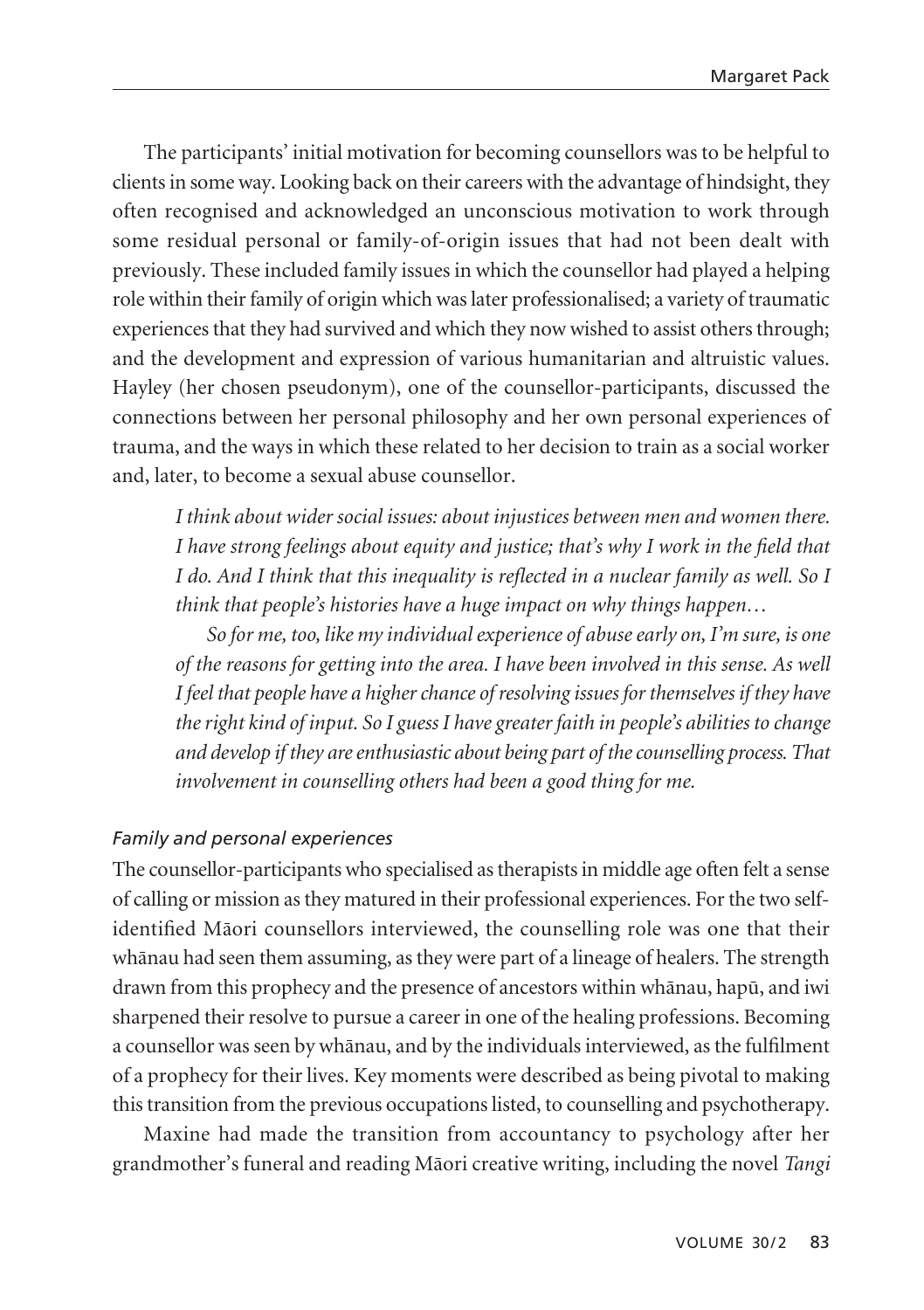by Witi Ihimaera (1989). This novel and the creative writing course Maxine was enrolled in put her in touch with the presence of her grandmother, who had prophesied her entry into the healing professions to carry on a family tradition of involvement in healing others. This prediction became a self-fulfilling prophecy as she then returned to university to study psychology.

*My grandmother was a healer comfortable with spirituality. She would have been called a matakite [healer]. So, for me, it [counselling] was normal. She told my mother in Mäori, because she didn't speak English, what I would be doing when I was eight years old. Of course, resistance was my forte; my first profession was accountancy until I returned to high school and studied Mäori poetry (Tangi and the poetry of Hone Tüwhare). And my direction changed completely. Spirituality is one of the only reasons I would do this work. Rather than a profession, it was a calling directed by my elders.*

In contrast, other counsellor-participants described their involvement in sexual abuse work as happening more by accident than by choice. However, on closer reflection, this progression was related to a barely realised acknowledgement that there were personal issues acting as a motivating force for entering the work—and for staying in it. Often, the counsellor-participants also had social connections with those already working in the sexual abuse field. Thus, they were well positioned to hear about job vacancies. In this excerpt from an interview, Rebecca spoke of a series of fortuitous coincidences that led her into a full-time position in a sexual abuse agency. She had already worked in this agency as a student while completing her clinical psychology training.

*I saw doing psychology as a way out of sexual abuse work. No, it [movement into sexual abuse work] wasn't a choice at all. It was just through my course; I had a placement. I went and did a little bit of voluntary work at the sexual abuse agency because I knew some of the people there and I needed a bit of money. Things fell together at the time they set up their programme and here they were looking for staff and here I was looking for a job. And it happened and it fitted my placement, the placement criteria, and I just decided to do it and I stayed. If I had seen the job in the newspaper then, I wouldn't have applied.* 

# *Formative experiences*

Early expectations of the work usually failed to meet the day-to-day realities of it. Few felt adequately prepared for the situations they were confronted with on the job.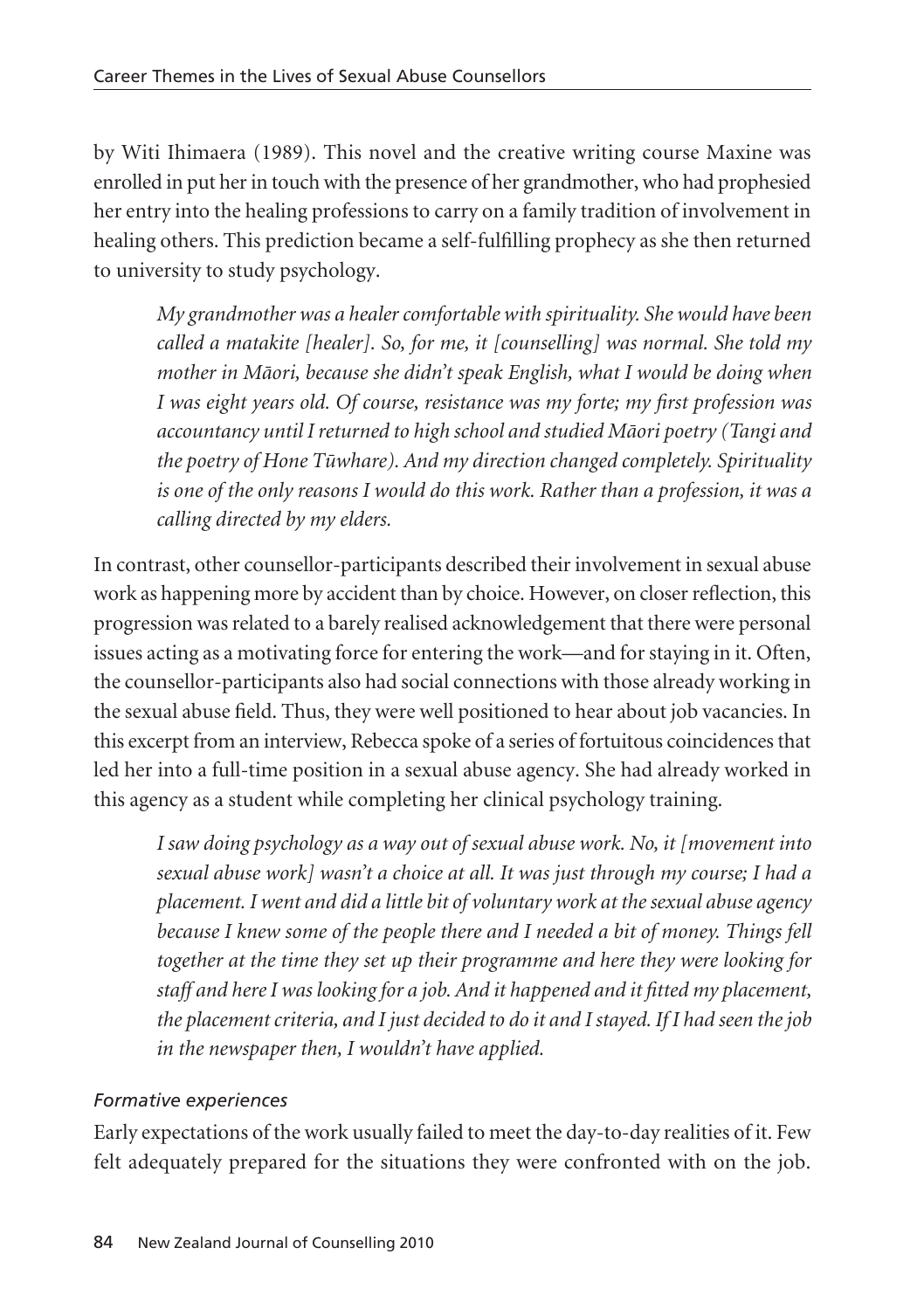Working in the sexual abuse field in the early 1980s was experimental, both in New Zealand and internationally. The publication *The Courage to Heal* (Bass & Davis, 1988) quickly reached New Zealand and the focus group members and counselling advisors confirmed that it was heralded as one of the main self-help guides referred to by clients and counsellors in New Zealand (Huffam, 1999).

Working in the absence of established systems, knowledge, and protocols hampered the counsellor-participants' efforts to provide what they considered to be effective and appropriate services. They also described the backlash encountered from the public over their involvement in bringing abuse to wider attention. This backlash mirrored the subsequent litigation and legal proceedings that Davis and Bass themselves encountered in the United States following publication of *The Courage to Heal*. Later such publications were brought into the "false memory" debate and criticised for encouraging disclosure prior to adequate skill building (Briere, 1996; Herman, 1992).

The gap between initial expectations, learned theory, and practice-based experiences fuelled a search for alternative responses to working within agency structures. Sally, one of the counsellor-participants, described this critical-reflective process as guiding her own practice as an addiction counsellor within a female prison. A process of deconstruction and reconstruction assisted her in dealing with her own sense of being "overwhelmed" by the people she encountered who had been abused. Through such processes, Sally acknowledged the contradictions in her role as an addiction counsellor when trying to do what she thought would most benefit her clients:

*I used to think about it [sexual abuse] far more when I first went into the work but I was also dealing with a large number of people who had been abused. My first work in the trauma field was when I was working at the prison, and so about ninety-five percent of the people I was seeing were abused in some way.*

*They [clients] were coming to me because I was an addiction counsellor there presently and they were coming to me for their addiction problems and I was then realising that it [sexual abuse] was an underlying problem. Maybe one could fix the addiction problems but it was just putting like a sticking plaster on a huge wound. And the huge wound would weep. It was then that I realised I needed to get some skill in dealing with abuse. In those early days, some of those stories really blew me away. I think they don't blow me away any more.*

Beth, one of the counsellor-participants, was led to specialise as a trauma counsellor in order to respond to a need her clients had identified: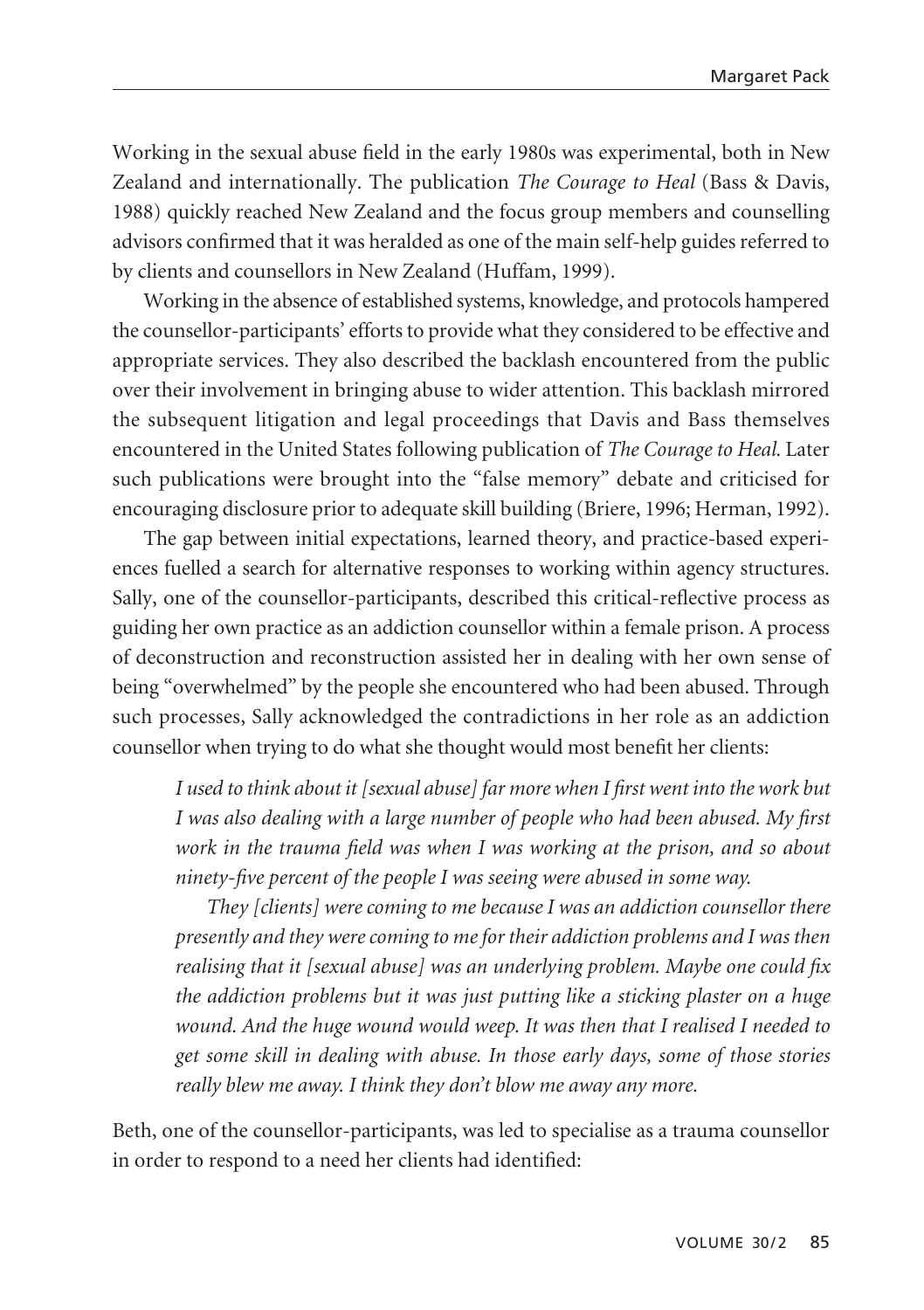*I was very enthused about starting out as a counsellor and I saw myself as a general counsellor working on general issues, personal life stresses, life changes, grief and loss, and it was only within the first few months of working as a counsellor that I had requests from clients, from potential clients, saying they wanted to do sexual abuse work and was I able to do it with them and was I registered. And, so, in the course of supervision, I realised that sexual abuse work didn't have to be a foreign category; it was a logical extension of working with grief and self-esteem. And so, therefore, I decided I could be competent with it and then I decided I didn't like being on the end of the phone saying to people, "No, I can't do sexual abuse work because I'm not registered," so I went through the process of becoming so, and so then I was a sexual abuse worker and that's how it happened. It was because of this need that came to me and so I responded to it.* 

# *The move to private practice*

Over the time that they had been registered as trauma therapists, many of the counsellor-participants had, for a variety of reasons, moved from working in an agency to working in private practice. For some, this movement was seen as a way of resolving conflicts with agency politics and protocols, by either establishing a private practice or entering a group private practice with colleagues. Group practices were helpful for developing a shared ethos and for organising the workplace administratively to suit those working together. Having greater control over the way in which the workplace was organised was considered important.

Another background theme behind the movement to private practice was the rapid change occurring in the helping professions in New Zealand during the 1990s, which has continued into 2010 with revisions to the ACC funding protocols. Workplace change, including widespread restructuring and reorganisation within the public, charitable, and voluntary helping sectors, meant that two of the counsellors interviewed had been made redundant from their employing agencies after ten to 15 years of service, due to the changing focus of the agency. Both individuals were in the process of finding other work, which included some component of private practice. Having greater flexibility for organising work systems and greater control over the work setting were among the motivations behind the move into private practice. This movement into private practice as a result of disillusionment with agency work following restructuring has been discussed in the research literature (Van Heughten, 1999) in order to account for the movement of social workers into private practice in New Zealand. For the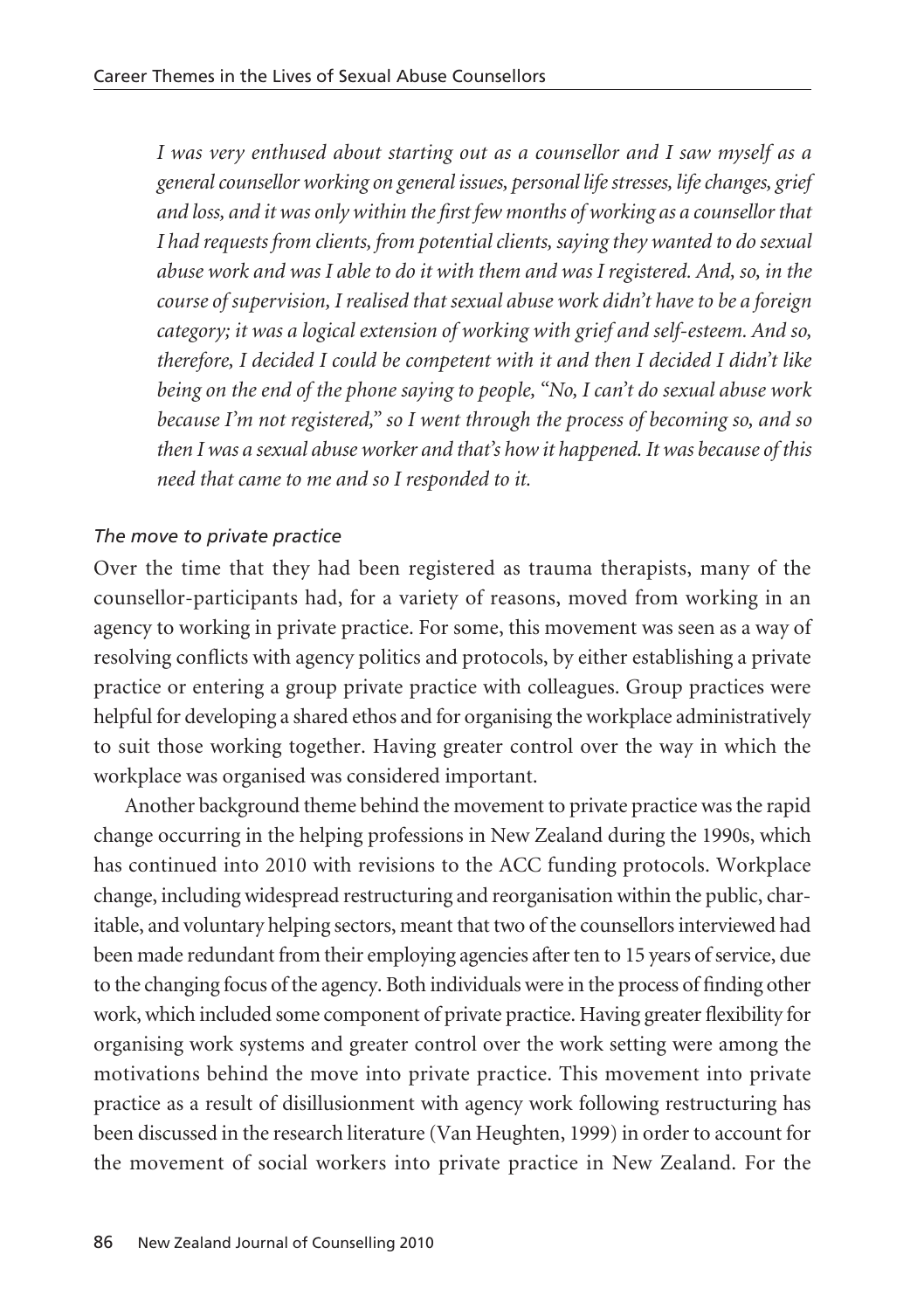counsellor-participants, this movement into private work may also reflect the nature of their specialisation in the sexual abuse/trauma fields. Due to the public availability of funding directly to providers registered to undertake sexual abuse therapy with clients who had sexual abuse claims, this specialisation seemed to lend itself to private work.

### *Intergenerational patterns*

The intergenerational patterns of abuse that the counsellor-participants witnessed day by day suggested that societal factors were often discussed as a significant component in sexual abuse. The writings of theorists who combined this kind of sociopolitical or structural analysis were among the resources the counsellor-participants found the most useful to draw upon. Awareness of sexual abuse as a prevalent phenomenon, particularly for women and children, came as an uncomfortable realisation for some of the counsellor-participants. In this context, they discussed a growing awareness that those in their social networks, close friends, or family members had been either victims or perpetrators of abuse. This realisation brought with it a more personal awareness of the effects and repercussions of abuse. It was difficult to separate these more personal experiences from the day-to-day work, and inevitably they had an impact on counsellors' routine functioning.

In small rural communities, awareness of the identities of victims and/or perpetrators increased. Supervision support from those not involved in the immediate situation was of assistance in dealing with such scenarios. Once abuse within a counsellor-participant's social network was disclosed, particular flashpoints of stress often began to affect the counsellor's general health and well-being. Learning to live with this knowledge, while challenging, enabled one of the counsellor-participants and her partner to emerge with strategies for dealing with abuse that was "close to home."

*In fact, I think I have less impact [from the work]; no, that's not true. There's not less impact. I am less bothered by it now than I have ever been. I have had this personal stuff as well. Family members disclosed abuse within the family and I was abused. So there has been lots of fallout from that. And now the next bit of fallout will be what is life going to be for the next generation?* 

#### *Experiences of trauma*

Many of the counsellor-participants interviewed described some early or formative experiences of trauma as children, including sexual and physical abuse. This theme is similarly reflected in the literature of helping professionals disclosing traumatic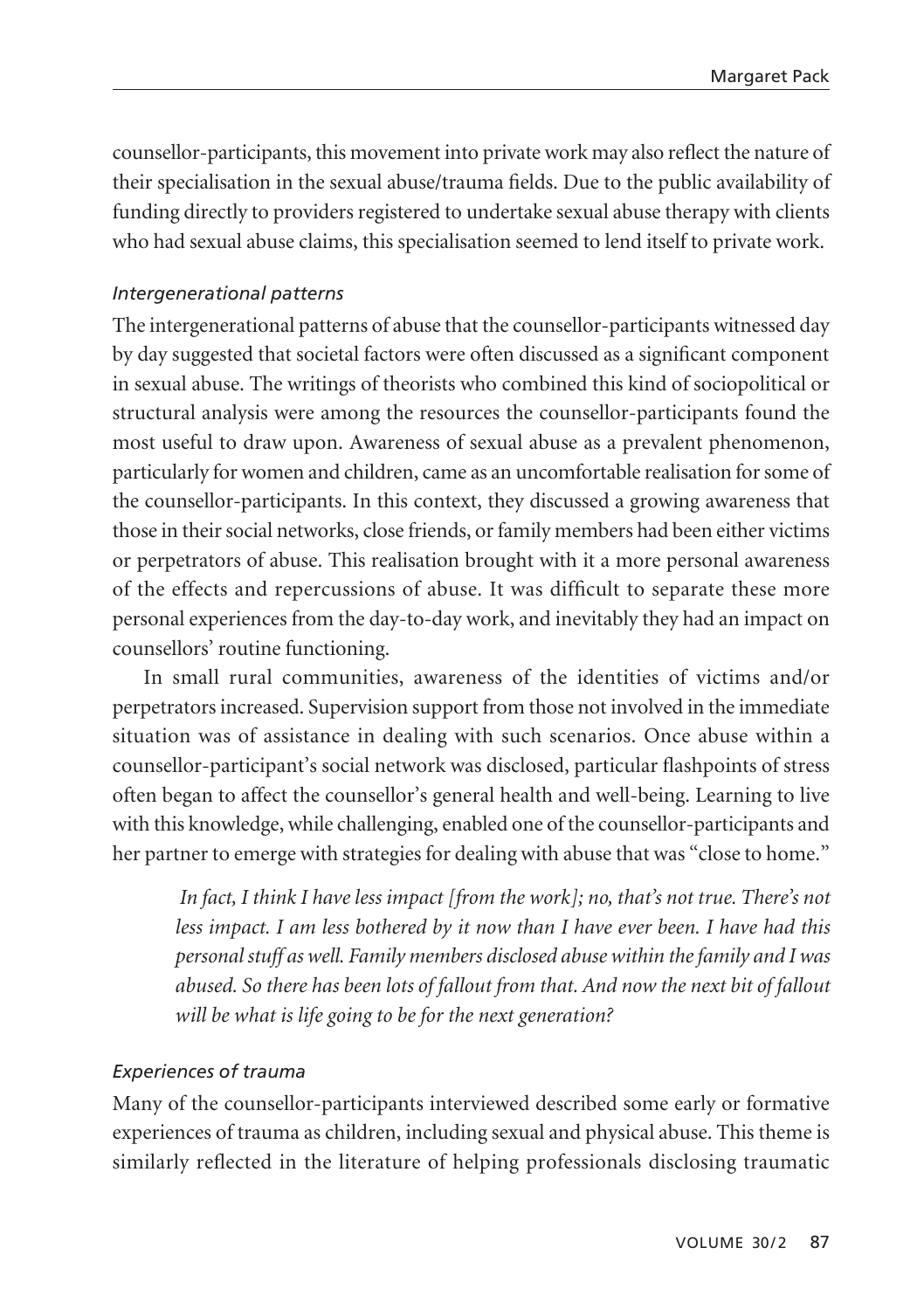personal histories (Follette, Polusny, & Milbeck, 1994; Martin, McKean, & Veltkamp, 1986; Pope & Feldman-Summers, 1992). When facilitating therapy with clients, the counsellor-participants described drawing on a vast pool of intuitive wisdom and knowledge to guide their work. I often heard from those who were survivors that they could not envisage knowing how to guide therapeutic processes were it not for this knowledge. Their experiential insights, arising from their own knowledge, were often described as being more important than any of the conventional theories propounded in psychology textbooks.

The counsellor-participants also used this knowledge to engage in social and political action to address the societal myths about abuse and to work actively toward greater social equity. Balancing work in the therapy field with working towards social change has been recommended as an antidote to vicarious traumatisation (Pearlman & Saakvitne, 1995). The counsellor-participants concurred with this recommendation. Therapists' personal experiences of sexual abuse or other trauma seemed to sharpen their resolve to pursue political action promoting social change. For Hayley, counselling survivors was seen as a natural outworking of her values and personal philosophy:

*In terms of the trauma work, as I say, the personal experience was one of the pieces and the positive experience I had in terms of receiving counselling. If I go back even further to think of why I was so much into the rights issue, then it would be, as well, living in different cultures and seeing at a young age people who had a lot more rights than other people, who were able to access their rights more than other people. So that has always been there for me in terms of rights and justice issues.* 

# *Consolidation and diversification*

Pearlman and Saakvitne (1995) mentioned the need to diversify into a variety of roles as being important to ameliorating the impact of work in the sexual abuse field as therapists progressed in their careers. Diversification of roles was also seen by the counsellor-participants as important to remain "fresh" in their practice.

Sometimes changing the balance of one's work was enough to restore the balance in one's life and to remain professionally effective. Several of the counsellor-participants had made a decision to do less work in the trauma field and had commenced a plan for moving to the country to start a private practice in a rural location, combined with agricultural/horticultural projects. In practice, the counsellor-participants said it was difficult to reduce or change workloads, as they had gained a "niche" by specialising in particular kinds of work. The combined pressures of their commitment to clients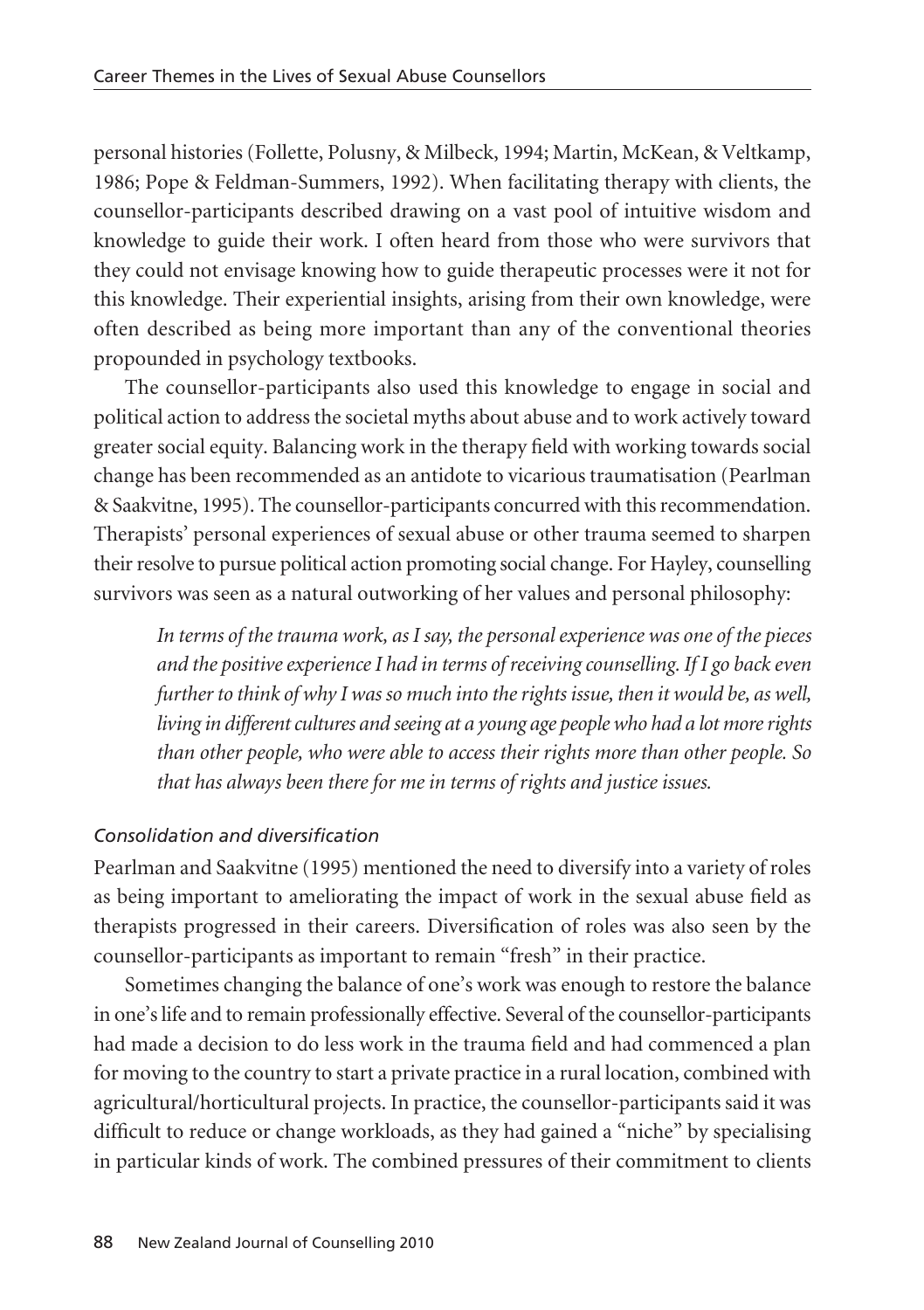and difficulties with securing continuing funding for therapy informed their decision to reduce work or leave the field completely for a new start.

### *An awareness of dissonance*

Coming through periods of stress and fatigue often suggested the need for longer-term solutions to address counsellor-participants' stress and trauma. I have conceptualised the periods in which counsellors experienced stress evoked by the nature of sexual abuse counselling as "dissonance" as they grappled with the gap between the known and the unknown. This "between" place fits with the idea that counsellors dealing with trauma operate in a transitional zone where they actively make meaning of experience. Etherington (2000), for example, described her experience of existing in a "liminal zone" in experiencing vicarious traumatisation when researching sexual abuse survivors' personal narratives. She concluded that supervision needs to attend to the supervisee's strategies for self-care. Echoing the counsellor-participants' experiences, she recommended "a conscious positioning of self" to attach meaning to experience (p. 387).

This dissonance occurs when one's initial training and knowledge lack a sense of fit with the requirements of the job or practice setting, or when existing skills and knowledge are applied to a new field of practice, or when organisational reporting is required in particular formats and timeframes that are incongruent with maintaining a relational stance with clients. Such dissonance can itself be a condition of working with sexual abuse and other traumatic disclosures, in terms of the potential for vicarious traumatisation and burnout that are routinely experienced in trauma-related work (Pearlman, 1997; Pearlman & McIan, 1995).

### **Conclusion**

Through a sustained reflection on their own experiences and a structural analysis of their own personal and wider socioeconomic oppressions, the counsellor-participants were brought into contact with a sense of dissonance in themselves and their practice. In liminal spaces, they integrated practice wisdom into their scheme of knowing. Through this process, the counsellor-participants found it easier to put their exposure to traumatic events into a framework that accounted for what had happened to them and their clients, and to place it within a broader sociocultural paradigm.

Contact with traumatic material, paradoxically, enabled them to move on with their own lives with a deeper awareness. This awareness was related to a number of variables.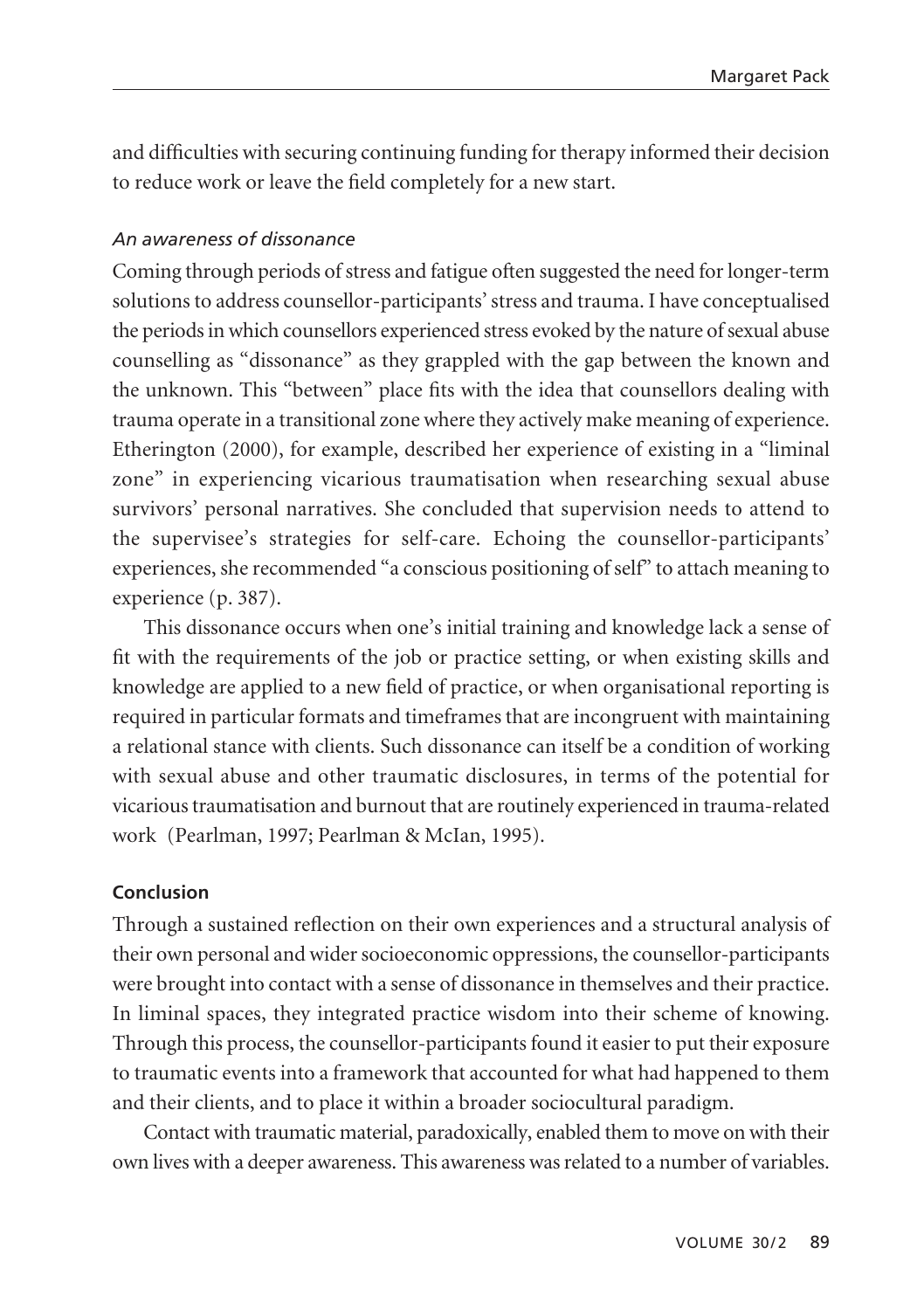Coming to terms with one's own experiences of abuse and trauma, along with a realisation of intergenerational family patterns, challenged existing belief systems. The counsellor-participants' experiences of personal therapy offered a way of understanding and managing their overidentification with clients' trauma and their own countertransferential responses. With adjustments to work and the workplace by way of a move to private practice and project work, the counsellor-participants felt they had more choices about the ways in which they worked. By restoring a better life-work balance through movement to rural locations and diversification into new roles, new options for a fulfilling, self-sustaining future became available.

These findings provide a "snapshot" and an historical context for understanding the experiences of some sexual abuse counsellors from the 1980s to the present. The counsellor-participants became involved in sexual abuse therapy when there was little theory available on trauma therapy. Therefore these early years were seen as a "rite of passage" in the development of their professional careers, and were the environment in which they learned to understand and work with vicarious traumatisation. By integrating these learnings holistically in their personal and professional lives through peer support, clinical supervision and working towards greater work/life balance, the stresses of the work were currently seen as more episodic than continuous, in contrast to the way they had experienced them earlier in their careers. What the next 20 years of publicly funded counselling for sexual abuse survivors holds, with the changes to ACC protocols and policies, is yet unknown.

#### References

- Bass, E., & Davis, L. (1988). *The courage to heal: A guide for women survivors of child sexual abuse*. New York: Perennial.
- Braun, V., & Clarke, V. (2006). Using thematic analysis in psychology. *Qualitative Research in Psychology, 3*, 77–101.
- Briere, J. (1996). *Therapy for adults molested as children: Beyond survival*(2nd ed., revised and expanded). New York: Springer.
- Cunningham, M. (2003). Impact of trauma work on social work clinicians: Empirical findings. *Social Work, 48*(4), 451–459.
- Dutton, M. A. (1992). *Empowering and healing the battered woman: A model for assessment and intervention*. New York: Springer.
- Etherington, K. (2000). Supervising counsellors who work with survivors of childhood sexual abuse. *Counselling Psychology Quarterly, 13*(4), 377–389.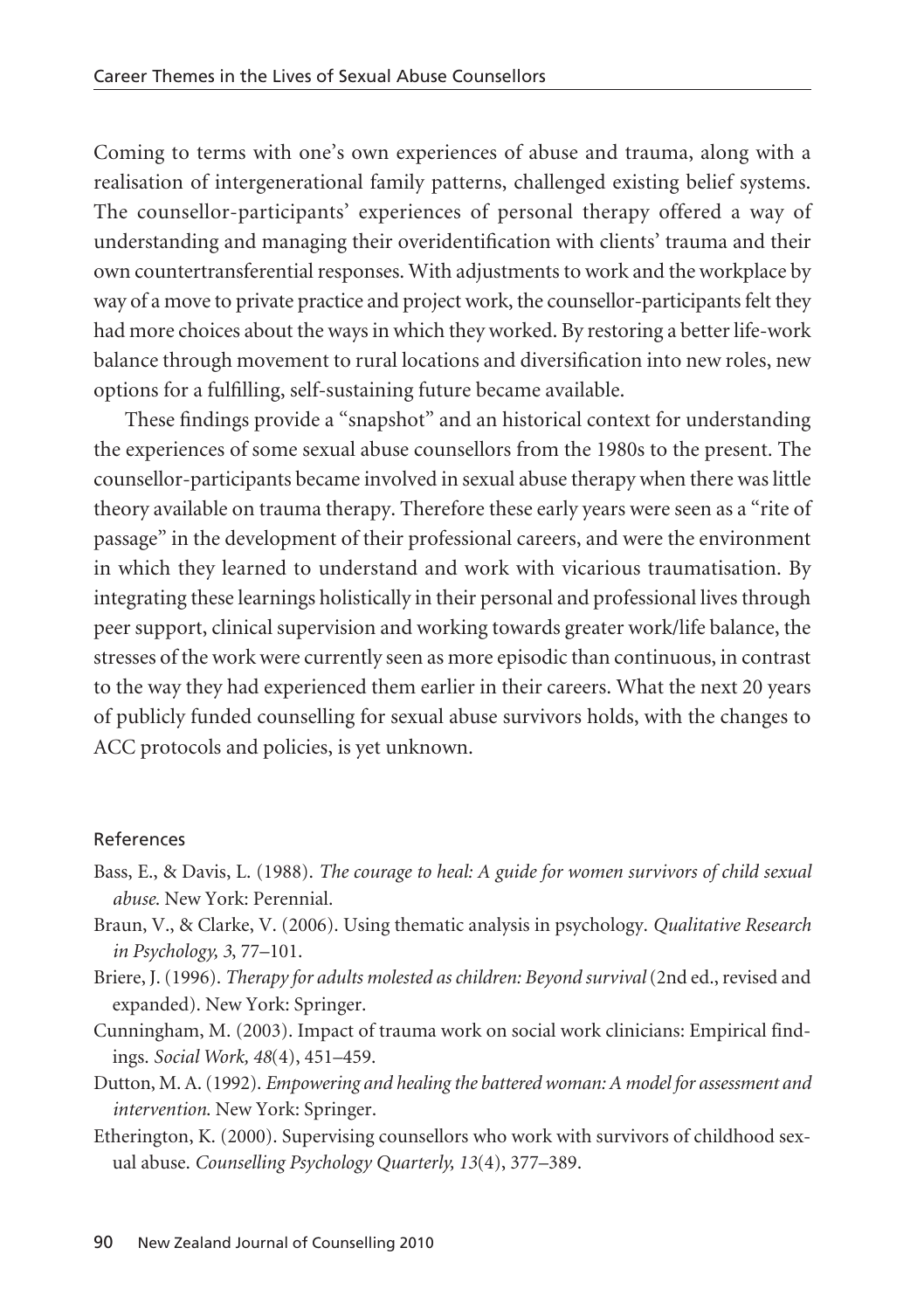- Follette, V. M., Polusny, M., & Milbeck, K. (1994). Mental health and law enforcement professionals: Trauma history, psychological symptoms, and the impact of providing services to child sexual abuse survivors. *Professional Psychology: Research and Practice, 25*(3), 275–282.
- Fook, J. (1996). *The reflective researcher: Social workers' theories of practice research*. St Leonards, NSW: Allen and Unwin.
- Fook, J., & Gardner, F. (Eds.). (2007). *Practising critical reflection: A resource handbook*. Maidenhead, UK: Open University Press.
- Fook, J., Ryan, M., & Hawkins, L. (2000*). Professional expertise: Practice, theory, and education for working in uncertainty*. London: Whiting and Birch.
- Herman, J. (1992). *Trauma and recovery*. New York: Basic Books.
- Huffam, L. F. (1999). *A balancing act: Therapists' experience of working with sexual offenders*. Unpublished masters thesis, Victoria University of Wellington, New Zealand.
- Ihimaera, W. (1989). *Tangi*. Auckland: Heinemann Reed.
- Lewis, I. (2008). With feeling: Writing emotion into counselling and psychotherapy research. *Counselling and Psychotherapy Research, 8*(1), 63–70.
- Martin, C. A., McKean, H. E., & Veltkamp, L. J. (1986). Post traumatic stress disorder in police working with victims: A pilot study. *Journal of Police Science and Administration, 14*(2), 98–101.
- McCann, I. L., & Pearlman, L. A. (1990). Vicarious traumatisation: A framework for understanding the psychological effects of working with victims. *Journal of Traumatic Stress, 3*(1), 131–149.
- Moulden, H. M., & Firestone, P. (2007). Vicarious traumatisation: The impact on therapists who work with sexual offenders. *Trauma, Violence, and Abuse, 8*(1), 67–83.
- Myerhoff, B. G. (1982). *Number our days: Triumph of continuity and culture among Jewish old people in an urban ghetto*. New York: Simon and Schuster/Touchstone.
- Napier, L., & Fook, J. (Eds.). (2001). *Breakthroughs in practice: Theorising critical moments in social work.* London: Whiting and Birch.
- Pack, M. J. (2004). Sexual abuse counsellors' responses to stress and trauma: A social work perspective. *New Zealand Journal of Counselling, 25*(2), 1–17.
- Pack, M. J. (2007). The concept of hope in Gestalt Therapy: Its usefulness for ameliorating vicarious traumatisation. *Gestalt Journal of Australia and New Zealand, 3*(2), 59–71.
- Pack, M. J. (2009). Supervision as a liminal space: Towards a dialogic relationship. *Gestalt Journal of Australia and New Zealand, 5*(2), 60–77.
- Pearlman, L. A. (1997). Trauma and the self: A theoretical and clinical perspective. *Journal of Emotional Abuse, 1*(1), 7–25.
- Pearlman L. A., & MacIan, P. S. (1995). Vicarious traumatisation: An empirical study of the effects of trauma work on trauma therapists. *Professional Psychology: Research and Practice, 26*(6), 558–565.
- Pearlman, L. A., & Saakvitne, K. W. (1995). *Trauma and the therapist: Countertransference and vicarious traumatisation in psychotherapy with incest survivors.* New York: W. W. Norton.